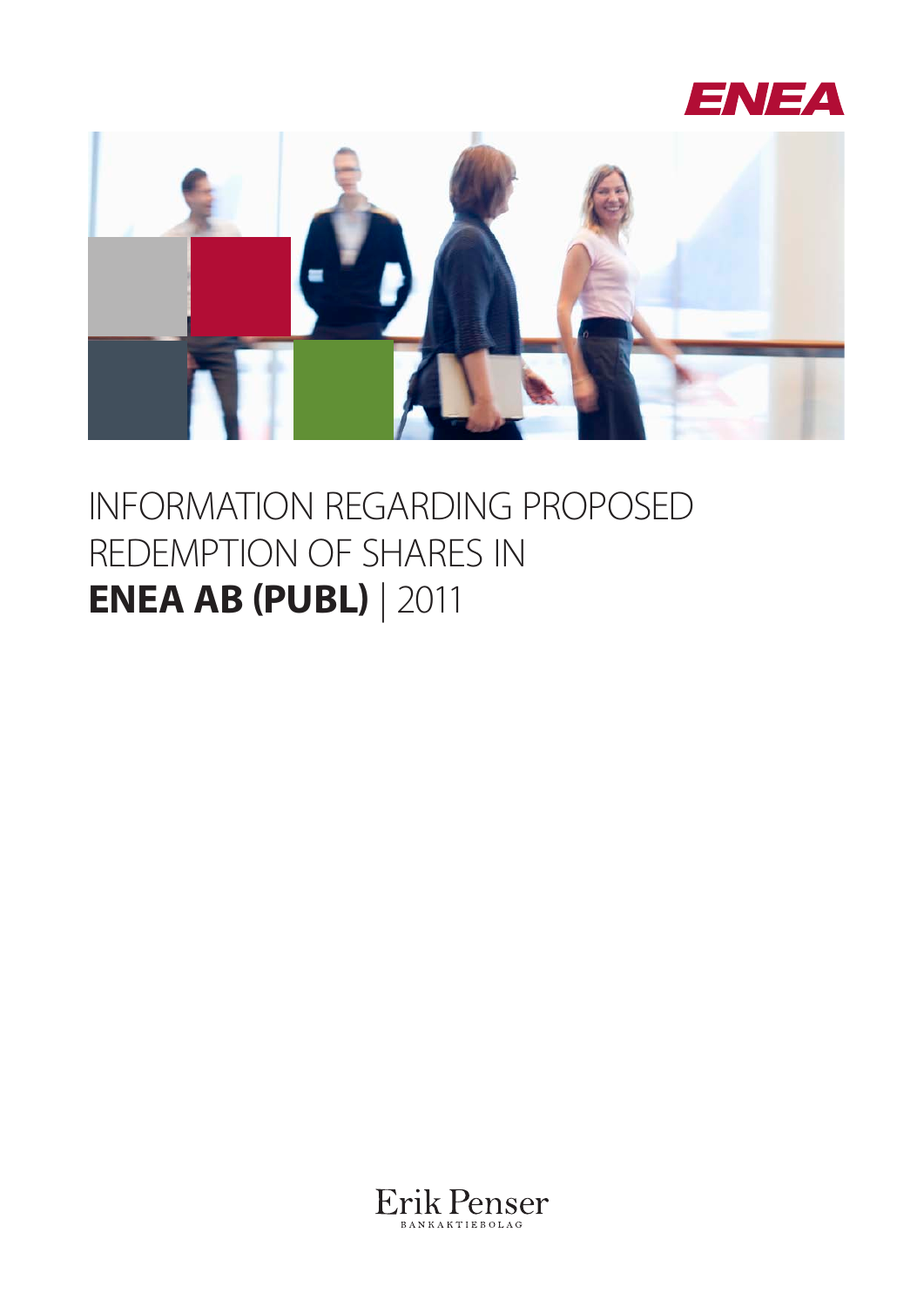### **Contents**

| <b>BACKGROUND AND REASONS</b>                  |    |
|------------------------------------------------|----|
| <b>DESCRIPTION OF THE REDEMPTION PROCEDURE</b> | 4  |
| <b>TERMS AND CONDITIONS</b>                    | 6  |
| <b>FINANCIAL IMPLICATIONS FOR ENEA</b>         |    |
| <b>TAX ISSUES IN SWEDEN</b>                    | 8  |
| <b>QUESTIONS AND ANSWERS</b>                   | 10 |

### **Definitions**

**Enea** or **the Company** refers to Enea AB (publ) or the group in which Enea AB (publ) is the parent company, depending on the context. **The Group** refers to the group in which Enea AB (publ) is the parent company. **NASDAQ OMX Stockholm** refers to NASDAQ OMX Stockholm AB (the Stockholm Stock Exchange). **Euroclear** refers to Euroclear Sweden AB.

### **The Redemption Procedure in Summary**

- **Upon approval by shareholders at the Annual General Meeting on 7 april 2011, each Enea share will be split into two shares, of which one will be named redemption share.**
- **The redemption share will be automatically redeemed at SEK 5.00 in cash, with payment expected to be settled on 13 May 2011.**
- **The redemption procedure is automatic and requires no action from the shareholder.**
- **Record date for the share split and entitlement to redemption shares is 18 April 2011.**
- **Trading in redemption shares will take place on NASDAQ OMX Stockholm between 20 April–5 May 2011.**
- **Shareholders resident outside of Sweden may be liable to withholding tax on the redemption of shares. However, no Swedish withholding tax should be levied on sales proceeds from disposal of the redemption shares in the market during the trading period.**
- **For questions regarding the redemption procedure, please contact Enea at +46 8 507 140 00.**

### **The Enea Share**

Ticker: ENEA

ISIN code: SE00 0051 4374

### **The Redemption Share**

ISIN code: SE00 0385 0171 Ticker: ENEA IL

### **Financial Calendar**

| Annual General Meeting | 7 April 2011    |
|------------------------|-----------------|
| Interim report Q1 2011 | 29 April 2011   |
| Interim report Q2 2011 | 21 July 2011    |
| Interim report Q3 2011 | 27 October 2011 |

*This information brochure provides information on the Board of Directors' proposal of capital distribution to the shareholders of Enea through an automatic*  redemption of shares. The purpose of this information brochure is to provide the shareholders of Enea with information for the Annual General Meeting on 7 April *2011. This information brochure is not intended for shareholders whose participation in the redemption procedure requires additional information or the implementation of registration measures or other measures beyond those required by Swedish law. This information brochure may not be distributed to countries requiring additional information or measures pursuant to the preceding sentence or to countries in which distribution would conflict with applicable regulations. It*  is the responsibility of each individual to observe the restrictions ensuing from foreign law. Erik Penser Bankaktiebolag has assisted the Company in compiling this *information brochure and has relied on the information provided by the Company. Erik Penser Bankaktiebolag assumes no responsibility for the accuracy of the information in this information brochure or any decision taken based on the information in this brochure. Disputes arising from the redemption procedure pursuant to this information brochure shall be settled exclusively by Swedish law in a Swedish court.*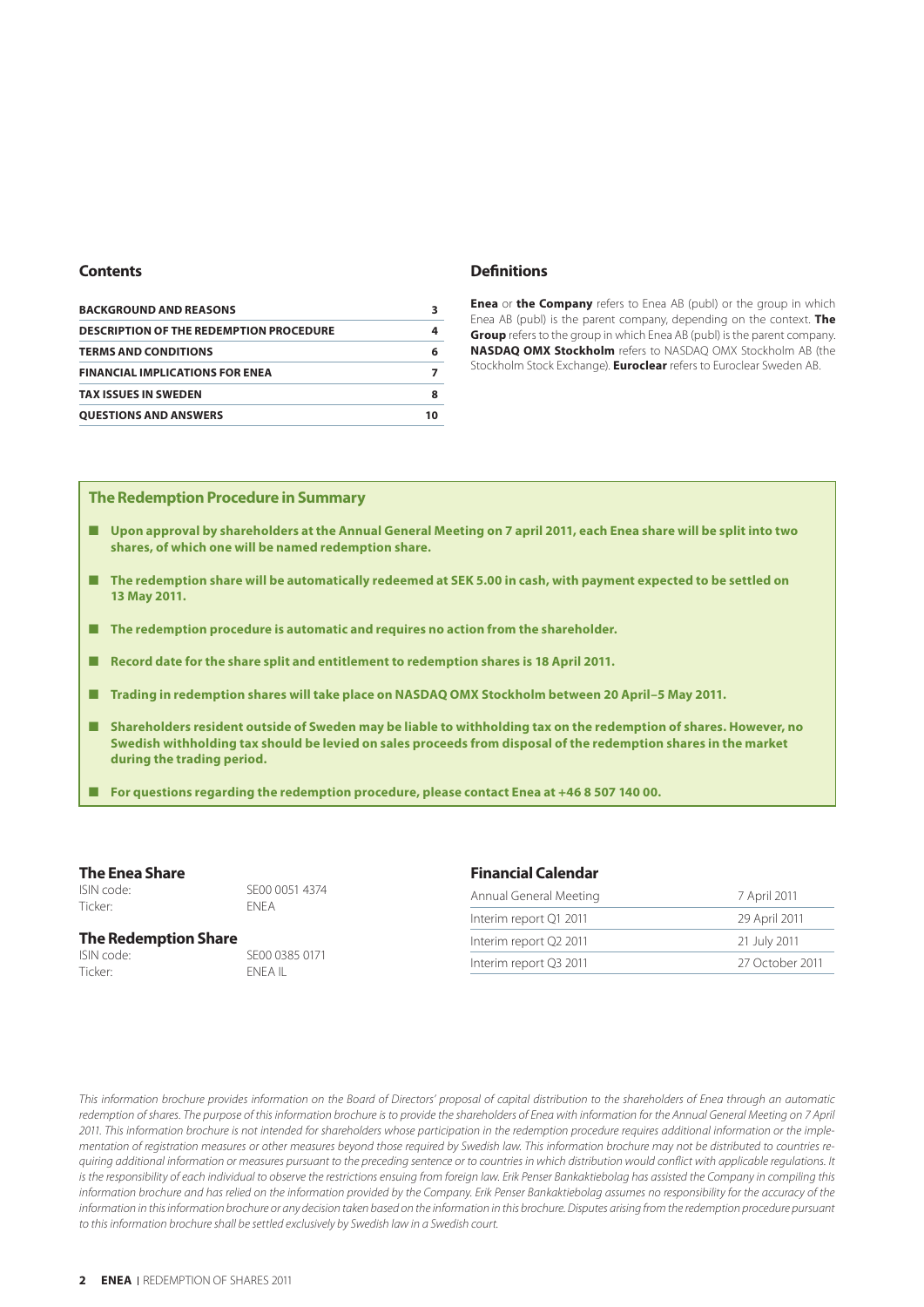### **Background and Reasons**

The Board of Directors of Enea proposes that the Annual General Meeting on 7 April 2011 authorises distribution to shareholders of SEK 5.00 per share. This corresponds to a total amount of approximately SEK 86.7 million.

Enea has a strong cash flow and it is the opinion of the Board of Directors that the Company, even after the proposed redemption procedure, will have a well maintained liquidity and financial position in order to finance and develop the business. The equity-to-assets ratio is on a secure level as a result of the continuous profitability of Enea's business. The Company's cash funds are also expected to be maintained at a secure level. It is the Board's opinion that the proposed value transfer to the shareholders will not prevent Enea, or other entities within the Group, from fulfilling its obligations in the short and long term, nor prevent necessary investments. Enea continuously evaluates possible acquisitions. Such acquisitions can be financed with existing cash, borrowed capital or Enea shares. An evaluation of possible financing options will be based on the alternative that will generate the highest shareholder value at any given point in time.

Provided that the Annual General Meeting of shareholders on 7 April 2011 approves the proposal of the Board of Directors, each Enea share will be divided into two shares, of which one will be named redemption share. The redemption shares will be traded on NASDAQ OMX Stockholm between 20 April–5 May 2011. After this date, each redemption share will be automatically redeemed for SEK 5.00 SEK in cash. No action is required by the shareholders to receive payment of the redemption settlement, which is expected to be made on 13 May 2011.

Additional information about the redemption procedure can be found in this brochure, which has been compiled with regard to the proposed redemption procedure to be decided upon at the Annual General Meeting of shareholders on 7 April 2011.

Kista in March 2011 **Enea AB (publ)** The Board of Directors

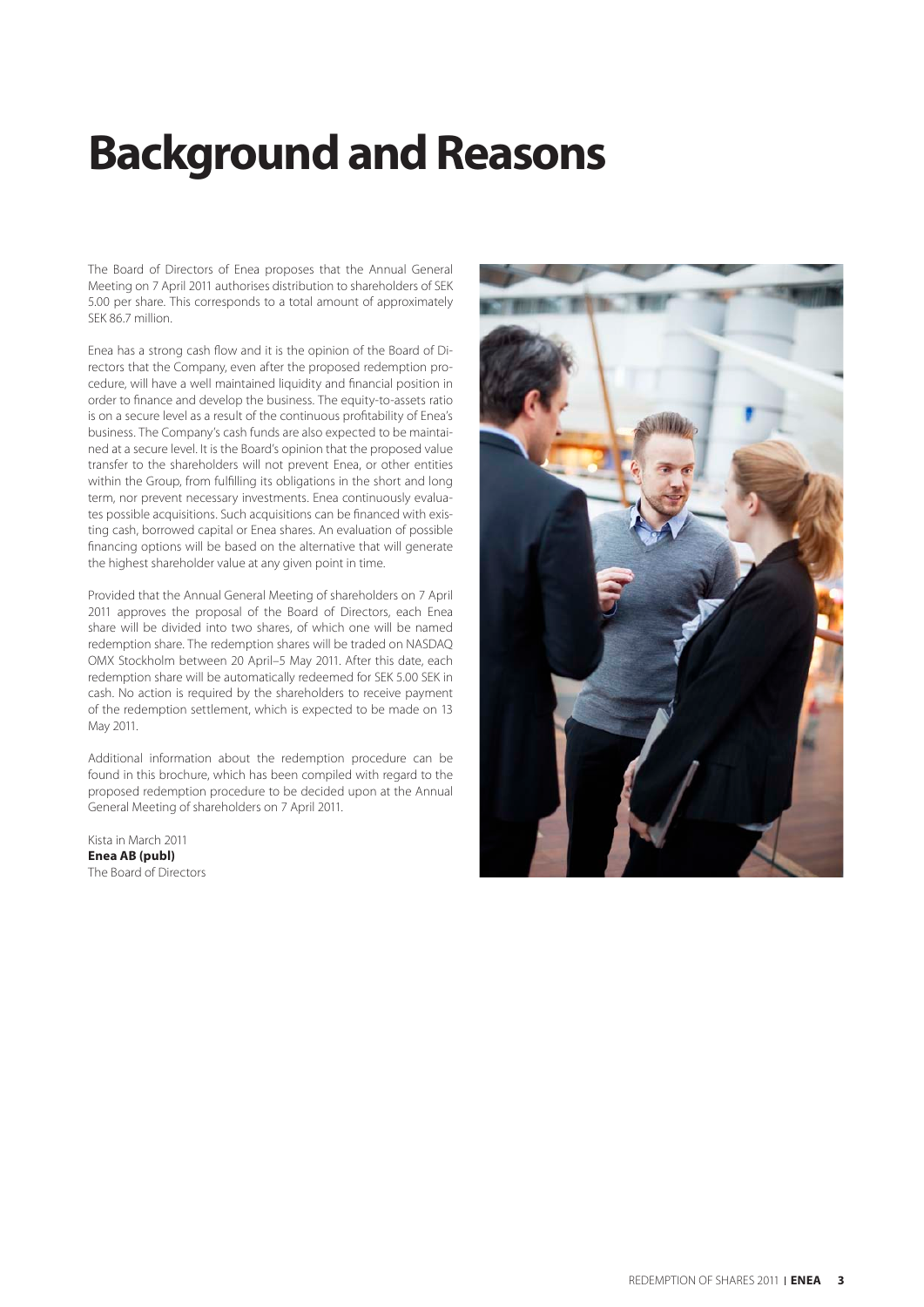### **Description of the Redemption Procedure**

### **The proposal of the Board of Directors in brief**

The Board of Directors proposes that the Annual General Meeting on 7 April 2011 authorises distribution of capital to shareholders through a redemption procedure. Provided that the proposal is approved, each share is split into two shares of which one will be named redemption share. The redemption share will be automatically redeemed at SEK 5.00. The total capital distribution of the proposal amounts to approximately SEK 86.7 million, taking into account the Company's holding of 735 198 shares as of 31 December 2010, which will be redeemed without compensation.<sup>1</sup>

Shareholders that are registered with Euroclear as of the record date, which is 18 April 2011, will be entitled to redemption shares. The last day of trading in Enea shares including entitlement to redemption shares is 13 April 2011.

**Time Plan**

After having received the redemption shares, the shareholder has two options:

#### **ALTERNATIVE 1:**

Receive payment of SEK 5.00 in cash for each redemption share. This payment will be settled automatically unless alternative 2 below is chosen.

#### **ALTERNATIVE 2:**

Sell the redemption shares on NASDAQ OMX Stockholm during the trading period 20 April–5 May 2011. Please note that shareholders resident outside of Sweden may have a favourable tax situation when selling the redemption shares instead of having them redeemed.



### **Important Dates**

- 
- 

- 
- 
- **13 April 2011** Last day of trading in Enea shares before the share split, including right to receive redemption shares
- **14 April 2011** First day of trading in Enea shares after the share split, excluding right to receive redemption shares
- **18 April 2011** Record date for entitlement to redemption shares
- **20 April–5 May 2011** Trading in redemption shares on NASDAQ OMX Stockholm
- **13 May 2011 Payment in cash of redemption amount**

<sup>1</sup> Enea continuously makes repurchases of its own shares. The Company's holding of Enea shares at the point of redemption can thus differ from the holding as of 31 December 2010.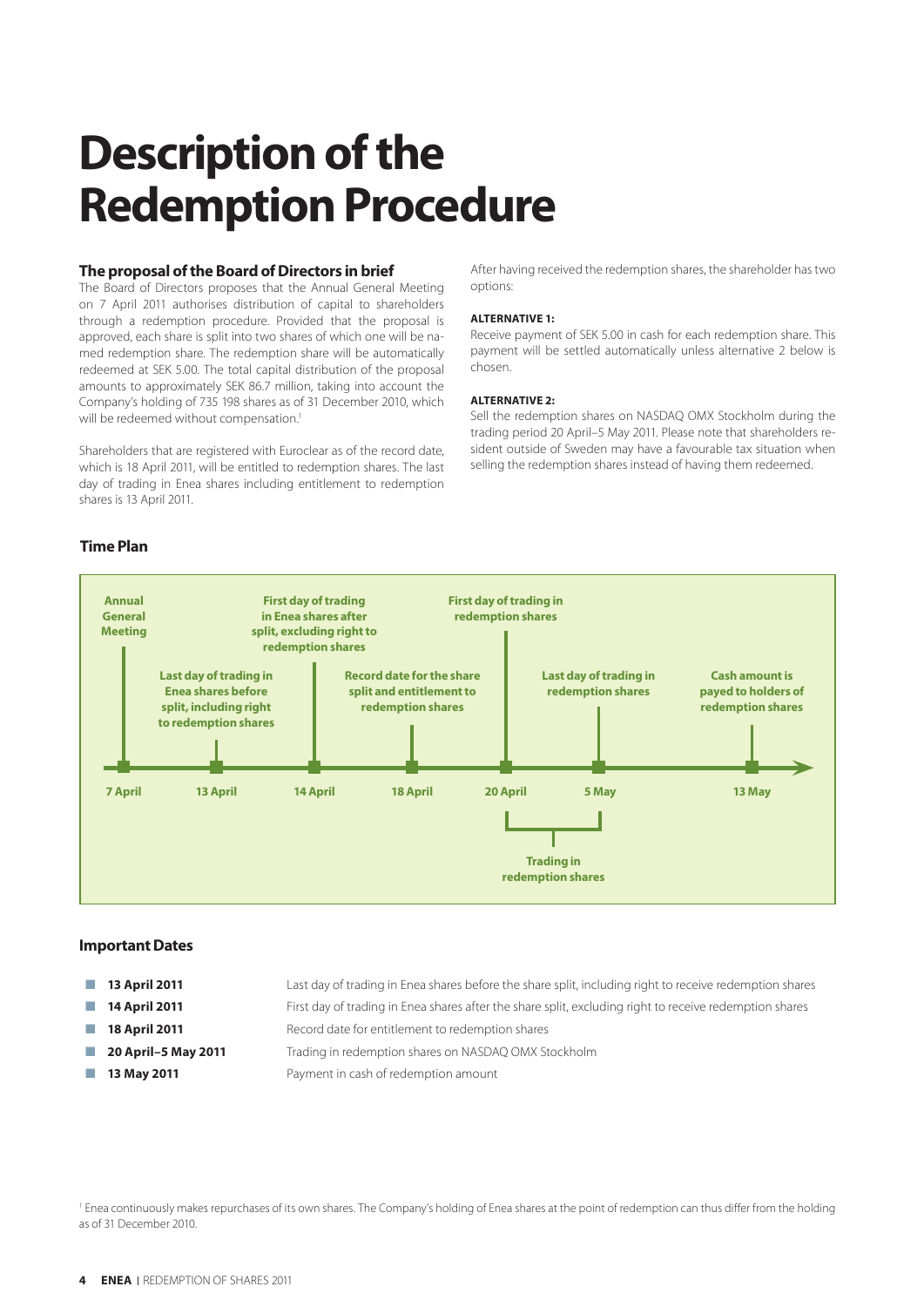### **This is how it works**



### **Illustrative Example**

As of the record date for the redemption procedure, you are the registered owner of 100 Enea shares. In this example, the current share price is assumed to be SEK 50 per share. Hence, the value of your shareholding is:

 $\blacksquare$  100 Enea shares  $\times$  SEK 50 = SEK 5,000

When the redemption procedure starts, each share will be split into one Enea share and one redemption share. The Company will automatically redeem the redemption share for SEK 5.00 in cash. The theoretical price for the Enea share after the split is calculated at SEK 45, which equals the difference between the share price before the split (SEK 50) and the value of the redemption share (SEK 5.00). The value of your holding then becomes as follows:

- $\blacksquare$  100 Enea shares  $\times$  SEK 45 = SEK 4,500
- $\blacksquare$  100 redemption shares  $\times$  SEK 5.00 = SEK 500

Enea will then redeem your redemption shares for SEK 5.00 each in cash. This does not require any action on the shareholder's part. After the redemption procedure is completed, you will hold:

- $\blacksquare$  100 Enea shares  $\times$  SEK 45 = SEK 4,500
- Cash payment for 100 redemption shares × SEK 5.00 = SEK 500

Hence, you will still own the same number of ordinary shares in Enea as you did prior to the redemption and you will have received SEK 5.00 in cash for each redemption share.

The redemption shares will be traded on NASDAQ OMX Stockholm during the trading period 20 April–5 May 2011, providing you as a shareholder the opportunity to sell your redemption shares.

Please note that this example does not include any possible tax effects of the redemption procedure. For a summary of tax consequences, please see the sections under the headings "Tax Issues in Sweden" and "Questions and Answers" for further information.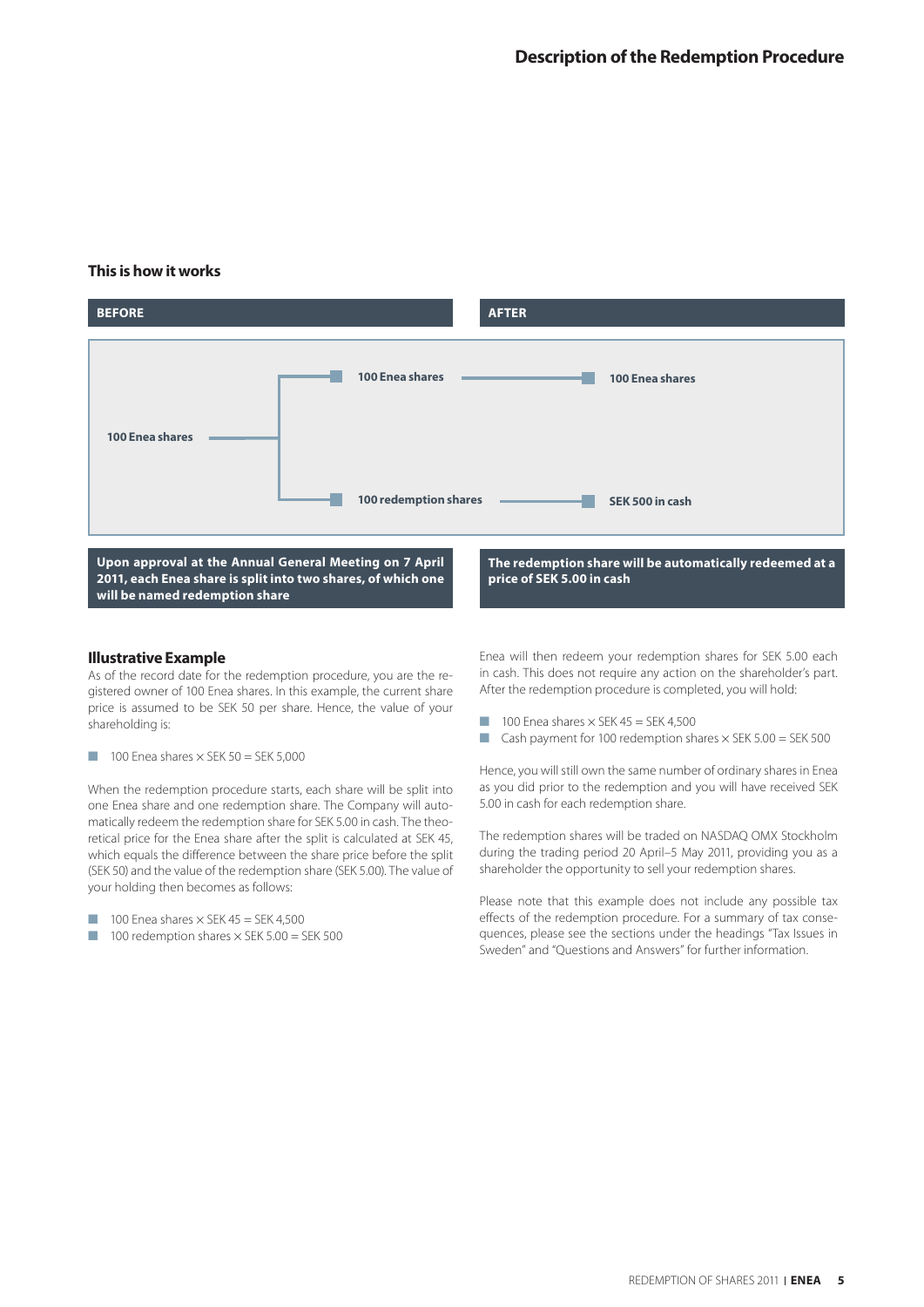# **Terms and Conditions**

### **Share split and redemption**

Those registered with Euroclear as shareholders in Enea on the record date for the share split, which is 18 April 2011, are entitled to redemption shares. Each Enea share is split into two shares, of which one will be named redemption share in the Euroclear system. Each redemption share will be automatically redeemed for a cash payment of SEK 5.00.

### **Last day of trading in shares including the right to redemption shares**

The last day of trading in Enea shares before the share split and including the right to redemption shares is 13 April 2011. Starting 14 April 2011, the Enea share will be listed after the share split and excluding the right to redemption shares.

### **Record Date**

The record date at Euroclear for the share split of the Enea share and entitlement to redemption shares is 18 April 2011. The redemption shares will thereafter be booked into the shareholders securities account. The shareholder will receive a notice from Euroclear as confirmation of the number of redemption shares received.

### **Payment of redemption amount**

In connection with the payment of the redemption amount, the redemption shares registered in the shareholder's securities account will be removed. A notice from Euroclear related to this will not be sent out. A cash payment of SEK 5.00 for each redemption share is expected to be made on 13 May 2011. Payment will be made through Euroclear to the yield account linked to the shareholder's securities account. A notice from Euroclear will be sent out as confirmation of payment.

### **Shares registered with nominees**

Shareholders of Enea whose shares are registered with a nominee, for example a bank or other securities company, will receive redemption shares in accordance with information given by each nominee.

### **Foreign shareholders**

Shareholders who are not tax resident in Sweden who participate in the redemption procedure and have shares redeemed are normally obliged to pay Swedish withholding tax on the redemption amount, see the section "Tax Issues in Sweden". Withholding tax will thus be withheld for foreign shareholders in connection with the payment of the redemption amount. However, no Swedish withholding tax should be levied on the sales proceeds received if the redemption shares are disposed of in the market during the trading period.

### **Trading in redemption shares**

Trading in redemption shares will take place on NASDAQ OMX Stockholm during the period from 20 April up to and including 5 May 2011, under the ticker ENEA IL and with ISIN code SE00 0385 0171. Banks and other securities companies with the necessary permits will assist with trading in redemption shares.

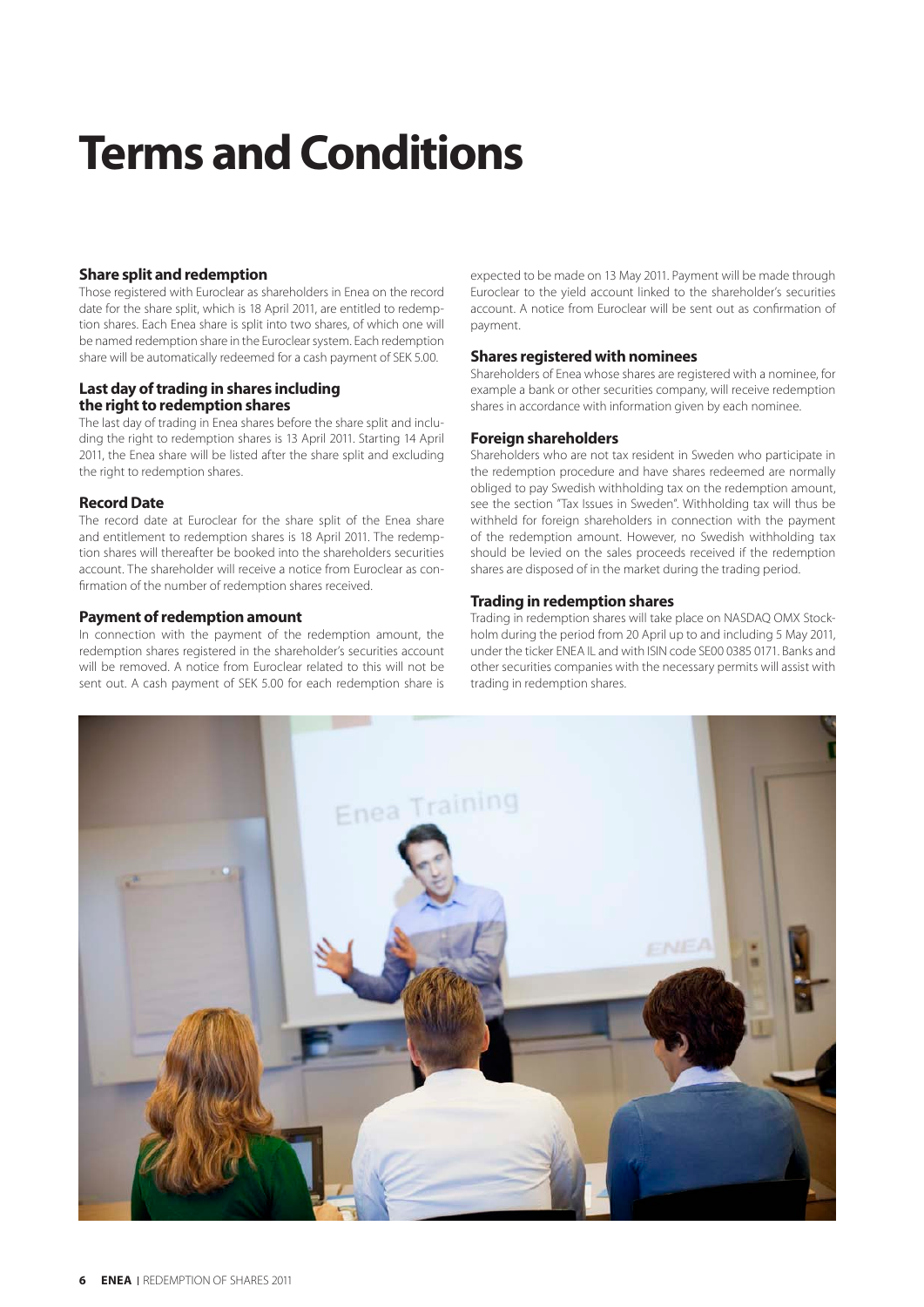# **Financial Implications for Enea**

In order to illustrate how the redemption procedure would affect Enea's and the Group's consolidated financial statements as of 31 December 2010, pro forma figures are presented below for certain balance sheet items as well as certain key ratios. The accounts have been prepared as if the redemption procedure had been completed as of 31 December 2010, fully financed by a decrease of the Company's cash

and cash equivalents. The capital distribution from Enea through the redemption procedure will only have a marginal effect on the Group's net interest income and on the result for the period. Hence, this effect has been left out in the accounts below. Since the amounts in the tables below are stated in SEK millons, rounding errors may appear.

### **Financial effects of the redemption for the Group, pro forma**

| KEY RATIOS AS OF 31 DECEMBER 2010                                                                           | <b>BEFORE</b><br><b>REDEMPTION</b> | <b>ADJUSTMENTS</b><br><b>FOR REDEMPTION</b> | <b>PRO FORMA</b><br><b>AFTER REDEMPTION</b> |  |  |  |
|-------------------------------------------------------------------------------------------------------------|------------------------------------|---------------------------------------------|---------------------------------------------|--|--|--|
| Total equity, SEK million                                                                                   | 512.6                              | $-86.7$                                     | 425.8                                       |  |  |  |
| Equity-to-assets ratio, % <sup>1</sup>                                                                      | 77.6                               | $-3.4$                                      | 74.2                                        |  |  |  |
| Return on total capital, % <sup>2</sup>                                                                     | 10.6                               | 0.7                                         | 11.3                                        |  |  |  |
| Return on equity, % <sup>3</sup>                                                                            | 8.9                                | 0.8                                         | 9.8                                         |  |  |  |
| $\Box$ Equity at the end of the period as a persentage of the balance sheet total at the end of the period. |                                    |                                             |                                             |  |  |  |

ince sheet total at the end of the perio

<sup>2</sup> Income after financial items with the addition of financial expenses in relation to average total capital. <sup>3</sup> Income after tax in relation to average equity.

### **Changes in shareholders' equity in the Group, pro forma (SEK million)**

| <b>EQUITY AS OF</b><br><b>31 DECEMBER 2010</b>                                                        | <b>BEFORE</b><br><b>REDEMPTION</b> | <b>SHARE</b><br>SPLIT 2:1 | <b>REDEMPTION OF</b><br><b>SHARES</b> | <b>BONUS ISSUE</b> | <b>PRO FORMA</b><br><b>AFTER REDEMPTION</b> |
|-------------------------------------------------------------------------------------------------------|------------------------------------|---------------------------|---------------------------------------|--------------------|---------------------------------------------|
| Share capital                                                                                         | 18.4                               | -                         | $-9.2$                                | 9.2                | 18.4                                        |
| Other paid-in capital                                                                                 | 713.5                              | -                         |                                       | $\qquad \qquad =$  | 713.5                                       |
| Reserves                                                                                              | $-19.9$                            | -                         |                                       | -                  | $-19.9$                                     |
| Retained earnings including<br>this year's profit/loss                                                | $-199.4$                           | $\overline{\phantom{0}}$  | $-77.64$                              | $-9.2$             | $-286.1$                                    |
| <b>Total equity</b>                                                                                   | 512.6                              | 0.0                       | $-86.7$                               | 0.0                | 425.8                                       |
|                                                                                                       |                                    |                           |                                       |                    |                                             |
| Quotient value, SEK                                                                                   | 1.0                                | 0.5                       | 0.5                                   | 1.0                | 1.0                                         |
| Number of shares, million                                                                             | 18.1                               | 36.2                      | 18.1                                  | 18.1               | 18.1                                        |
| the of 21 December 2010, Free bolde 725, 100 out december which will be redeemed without componentian |                                    |                           |                                       |                    |                                             |

<sup>4</sup> As of 31 December 2010, Enea holds 735 198 own shares, which will be redeemed without compensation.

### **Changes in shareholders' equity in the parent company, pro forma (SEK million)**

| <b>EQUITY AS OF</b><br><b>31 DECEMBER 2010</b>                                                                    | <b>BEFORE</b><br><b>REDEMPTION</b> | <b>SHARE</b><br><b>SPLIT 2:1</b> | <b>REDEMPTION OF</b><br><b>SHARES</b> | <b>BONUS ISSUE</b>       | <b>PRO FORMA</b><br><b>AFTER REDEMPTION</b> |
|-------------------------------------------------------------------------------------------------------------------|------------------------------------|----------------------------------|---------------------------------------|--------------------------|---------------------------------------------|
| Share capital                                                                                                     | 18.4                               |                                  | $-9.2$                                | 9.2                      | 18.4                                        |
| Statutory reserve                                                                                                 | 299.4                              | -                                |                                       | $\qquad \qquad -$        | 299.4                                       |
| <b>Total restricted equity</b>                                                                                    | 317.8                              | 0.0                              | $-9.2$                                | 9.2                      | 317.8                                       |
|                                                                                                                   |                                    |                                  |                                       |                          |                                             |
| Share premium fund                                                                                                | 1.6                                | $\overline{\phantom{0}}$         |                                       | $\overline{\phantom{m}}$ | 1.6                                         |
| Retained earnings including<br>this year's profit/loss                                                            | 252.5                              |                                  | $-77.6^{5}$                           | $-9.2$                   | 165.8                                       |
| <b>Total unrestricted equity</b>                                                                                  | 254.1                              | 0.0                              | $-77.6$                               | $-9.2$                   | 167.4                                       |
|                                                                                                                   |                                    |                                  |                                       |                          |                                             |
| <b>Total equity</b>                                                                                               | 571.9                              | 0.0                              | $-86.7$                               | 0.0                      | 485.1                                       |
|                                                                                                                   |                                    |                                  |                                       |                          |                                             |
| Quotient value, SEK                                                                                               | 1.0                                | 0.5                              | 0.5                                   | 1.0                      | 1.0                                         |
| Number of shares, million                                                                                         | 18.1                               | 36.2                             | 18.1                                  | 18.1                     | 18.1                                        |
| $\frac{5}{1}$ As of 31 December 2010, Enea holds 735 198 own shares, which will be redeemed without compensation. |                                    |                                  |                                       |                          |                                             |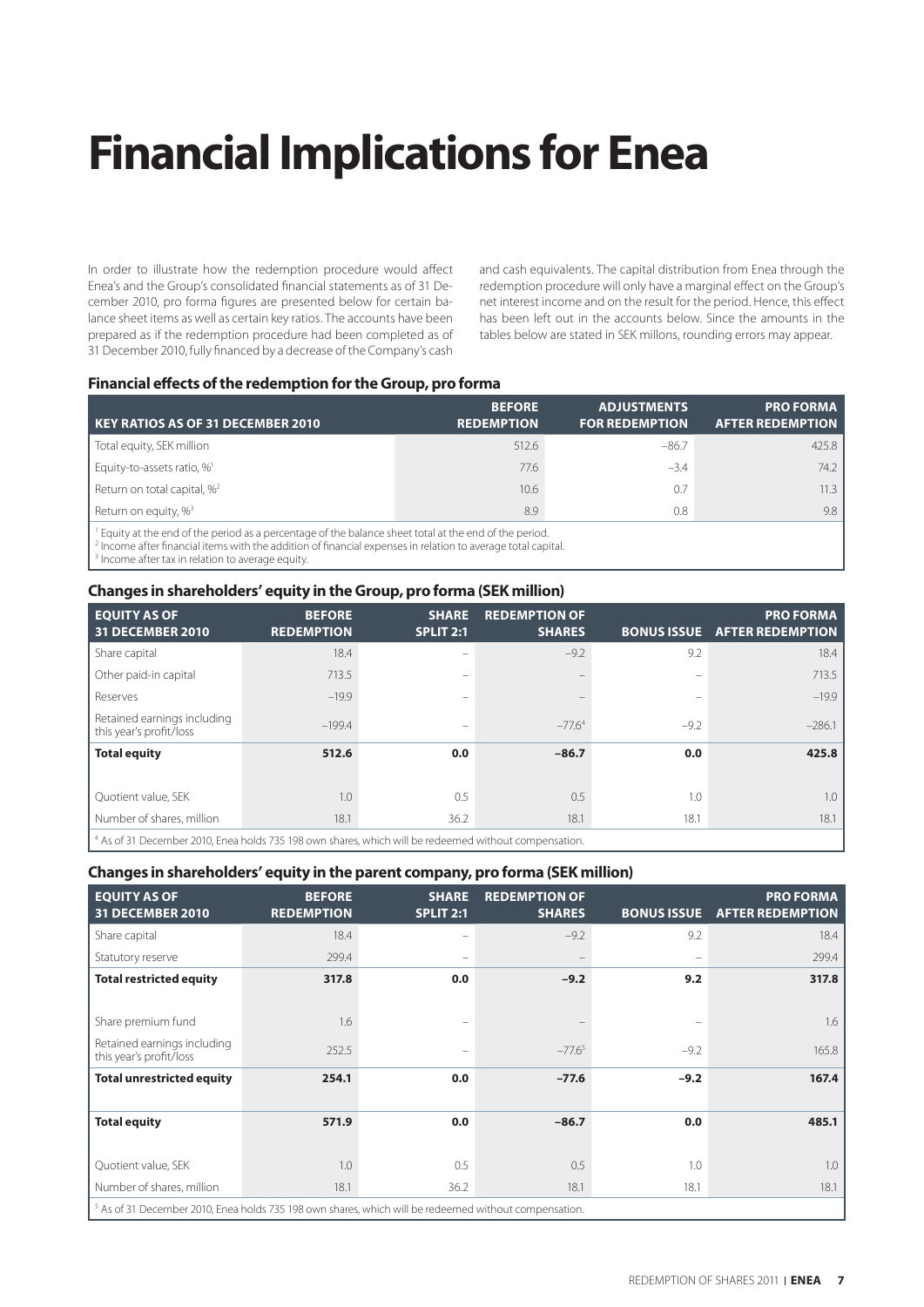### **Tax Issues in Sweden**

**The following is a summary of certain Swedish tax consequences that may arise from the proposed share split and redemption procedure for shareholders of Enea. The summary is based on Swedish tax legislation as of the date of this information brochure and is intended only as general information for shareholders who are fiscally domiciled in Sweden, unless otherwise indicated. The summary does not include all tax consequences that may occur in this context. For instance, it does not cover the specific rules that in certain cases apply to shares acquired by virtue of shares in a closely held company (***Sw. fåmansföretag***), nor cases where shares are held by a partnership or held as current assets in a business operation. Special tax consequences that are not described below may also apply for certain categories of shareholders, including investment companies and mutual funds.** 

**Each shareholder is recommended to consult a tax advisor for information with respect to the special tax consequences that may arise from the proposed share split and redemption procedure, including the applicability and effect of foreign tax legislation, provisions contained in tax treaties for the avoidance of double taxation or other rules which may be applicable.**

#### **Share split and receipt of redemption shares**

Taxation is not triggered by the share split or the receipt of redemption shares. However, the redemption or other disposal of redemption shares does trigger capital gains taxation, see the section "Redemption and sale of redemption shares" below.

### **Redemption and sale of redemption shares INDIVIDUALS**

Individuals are subject to capital gains tax when listed shares are sold or redeemed. The current tax rate on capital gains is, as a main rule, 30 percent.

The capital gain is calculated to equal the difference between the proceeds received when the shares are sold or redeemed, after deduction for potential sale expenses, and the acquisition cost for tax purposes. The acquisition cost is normally determined according to the so-called average method. This means that the cost of acquiring all shares of the same type and class are added together and calculated collectively, with respect to changes to the holding. Alternatively, the so-called standard rule, according to which the acquisition cost is equal to 20 percent of the net proceeds received when the shares are sold or redeemed, may be applied to the disposal of listed shares and certain listed securities that are taxed in the same manner as shares. In the case of Enea, the redemption shares will be listed on NASDAQ OMX Stockholm during the trading period from 20 April to 5 May 2011.

Enea will request the Swedish Tax Agency to issue recommendations regarding the allocation of the pre-split acquisition cost between the remaining shares and the redemption shares, respectively, see section "Acquisition cost of the redemption shares – Example" below.

As a main rule, 70 percent of a capital loss is deductible against any other taxable income from capital. Capital losses on listed shares and securities taxed in the same manner as listed shares, other than listed shares in mutual funds containing only Swedish receivables, are, however, fully deductible against taxable capital gains on such assets or on non-listed shares in Swedish limited liability companies and foreign legal entities. Moreover, only five sixths of capital losses on nonlisted shares in Swedish limited liability companies and foreign legal entities are deductible. If capital losses pertain to both listed and nonlisted shares, the losses pertaining to the listed shares are deductible prior to the losses on the non-listed shares. 70 percent of any excess amount is deductible according to the main rule or five sixths of 70 percent is deductible if the capital loss relates to non-listed shares. Capital losses on listed shares in mutual funds containing only Swedish receivables are fully deductible in the income from capital category.<sup>1</sup>

If a deficit arises within income from capital, a reduction of the tax on income from employment and from business operations, as well as the real estate tax and the municipal real estate fee, is allowed. The tax reduction amounts to 30 percent of any deficit not exceeding SEK 100,000 and 21 percent of any deficit in excess of SEK 100,000. Deficits may not be carried forward to a subsequent fiscal year.

### **LEGAL ENTITIES**

For limited liability companies and economic associations, capital gains on shares that are held for business purposes are normally tax-exempt and capital losses on such shares are normally non-deductible. Non-listed shares are always considered held for business purposes. Listed shares held as capital assets are considered to be held for business purposes provided that the holding represents at least 10 percent of the voting rights or if the shares are held for business reasons. Moreover, a holding period requirement applies in respect of listed shares.

For limited liability companies and other legal entities, capital gains on shares that are not tax-exempt are normally taxed as income from business activities at a flat rate of 26.3 percent. For the calculation of capital gains and losses, see the section "Redemption and sale of redemption shares – Individuals" above.

A capital loss on shares incurred by a corporate shareholder may be offset only against taxable gains on shares or other securities that are taxed in the same manner as shares. Such capital losses may however, under certain circumstances, also be deducted against capital gains within the same group of companies on shares and securities taxed in the same manner as shares, provided the requirements for group contributions (tax consolidation) are met. Capital losses on shares and securities taxed in the same manner as shares which are not deducted within a certain year, may be carried forward and offset against capital gains on such assets in future years without any limitation in time.

<sup>1</sup> It could be questioned whether the same rule should also apply in relation to mutual funds containing foreign receivables under the provisions on free capital movement in the Treaty on the Functioning of the European Union.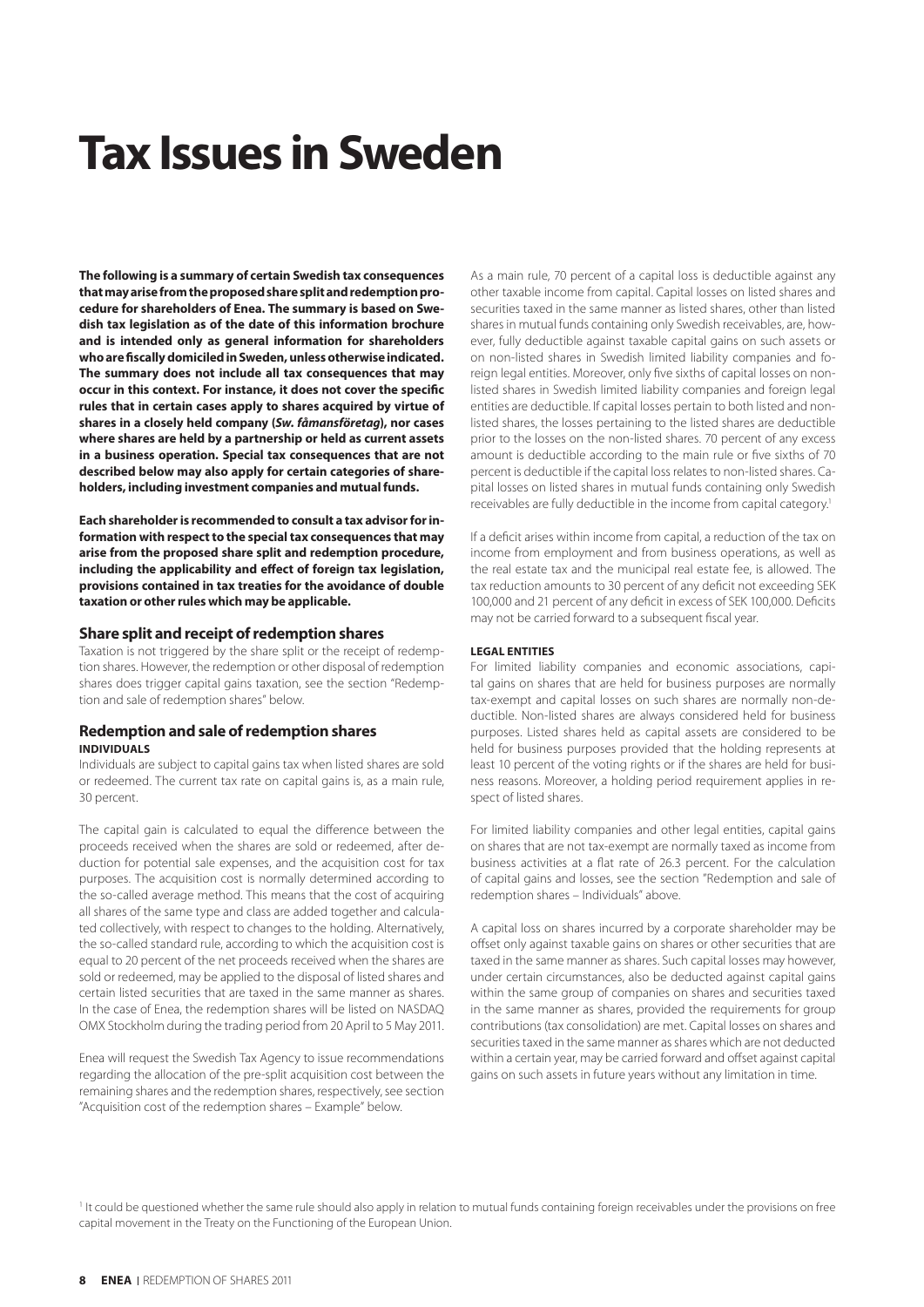### **Acquisition cost of the redemption shares EXAMPLE**

The pre-split acquisition cost is normally allocated between the redemption share and the remaining share based on their respective market value at the time of the share split. Recommendations as to the allocation are normally issued by the Swedish Tax Agency. Information about the recommendations is expected to be made available at the Swedish Tax Agency's website, www.skatteverket.se, and Enea's website, www.enea.com, in the summer of 2011.

These principles are described in the following example.

### **Please note that the figures and amounts below only serve as an example.**

A shareholder owns 100 Enea shares with an average acquisition cost of SEK 30 per share immediately prior to the share split.

It is assumed that the lowest price paid on the last day of trading in the Enea shares before the split and separation of the redemption shares is SEK 50, that the redemption shares are listed and that the lowest price paid on the first day of trading in the redemption shares is SEK 5.00.

Further, it is assumed that the Swedish Tax Agency based on this issues a recommendation that 10 percent (SEK 5.00 divided by SEK 50) of the pre-split acquisition cost should be allocated to the redemption share and that 90 percent should be allocated to the remaining share. Accordingly, the acquisition cost allocated to the redemption share should be SEK 3.00 (10 percent of SEK 30) and the acquisition cost allocated to each remaining Enea share should be SEK 27 (90 percent of SEK 30).

Should the redemption shares be disposed of (through sale or redemption) at a price of SEK 5.00 per share, the total capital gain would amount to  $(5.00 \times 100) - (3.00 \times 100) =$  SEK 200.

The acquisition cost for any redemption shares that have not been acquired as a consequence of the share split is calculated using the average method. The calculation is based on the actual acquisition cost for such shares. When applying the average method, redemption shares and remaining shares are not considered to be of the same type and class.

The standard rule may be used when calculating the acquisition cost on listed shares. This means that if the acquisition cost of the redemption share in the example above was less than SEK 1.00, the standard rule would be more favourable, provided that the price paid for the redemption share is SEK 5.00.

### **Shareholders resident outside of Sweden WITHHOLDING TAX**

For shareholders not resident in Sweden and not conducting business from a permanent establishment in Sweden, payments due to a reduction of the share capital by way of a redemption procedure are treated as dividend distributions. This normally means that a 30 percent Swedish withholding tax is levied on the redemption proceeds. The withholding tax rate is often reduced under double taxation treaties between Sweden and other countries.

The withholding of tax is normally effected by Euroclear or, if the shares are registered with a nominee, by the nominee. The withholding tax liability arises when the redemption proceeds are distributed. Please note that there should be no withholding tax on proceeds from the sale of redemption shares prior to the redemption date.

A shareholder may reclaim the amount of withholding tax that is attributable to an amount equal to the acquisition cost of the redemption share. Alternatively, the amount of withholding tax attributable to 20 percent of the redemption proceeds may be reclaimed, provided that the shares are listed. The acquisition cost should be calculated as explained in the section "Acquisition cost of the redemption shares – Example". The refund application must be made in writing and submitted to the Swedish Tax Agency no later than by the end of the fifth calendar year following the redemption payment.

For shareholders that are legal entities resident within the EU, there is normally no Swedish withholding tax if the shareholder holds 10 percent or more of the capital in the company whose shares are redeemed, provided that certain conditions are met.

#### **INCOME TAX**

Generally, individual shareholders who are not fiscally domiciled in Sweden are normally not liable to Swedish tax on the sale of shares. Individuals who are resident outside of Sweden who have previously been resident in Sweden may, however, be liable to tax on the sale of shares if they have been resident in Sweden or permanently lived in Sweden during the calendar year of the sale, or at any time during the ten preceding calendar years. The application of this rule may, however, be limited by double taxation treaties between Sweden and other countries.

Foreign legal entities are normally not liable to income tax on capital gains on Swedish shares unless the gains are connected to a so-called permanent establishment in Sweden.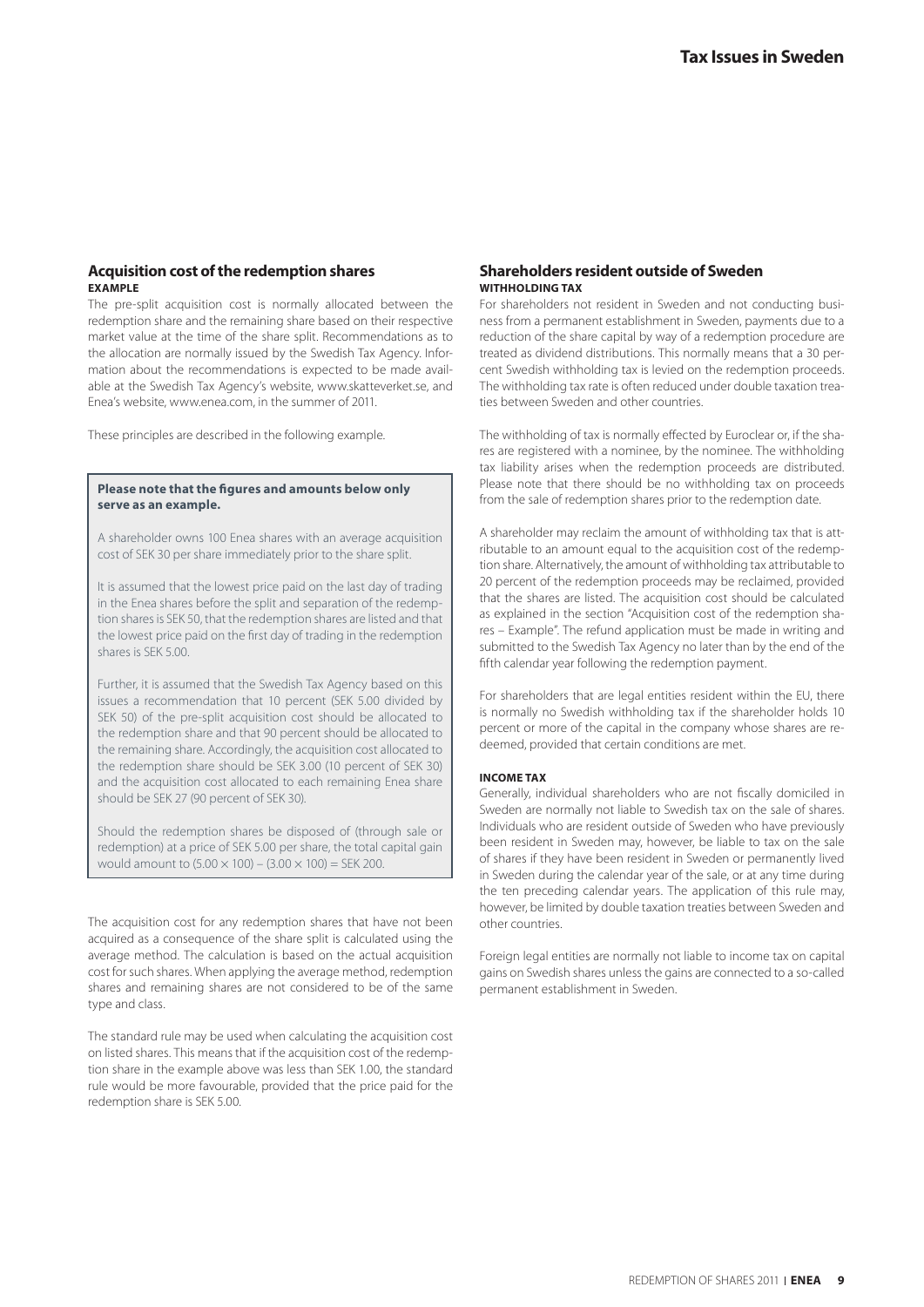### **Questions and Answers**

### **Why is Enea proposing a share redemption?**

According to the Company's dividend policy, at least 30 per cent of the net income shall be transferred to the shareholders. The Board of Directors has a positive outlook on the Company's future development and with regard to Enea's strong financial position, the Board is of the opinion that the proposed transfer of SEK 5.00 per share can be made without limitations to the business development of Enea.

In addition to the redemption procedure being a simple and efficient way for Enea to distribute capital to the shareholders, it may be favourable with regard to tax issues.

### **Why is the capital not invested in the business instead of being distributed?**

The Board of Directors believes that the financial position of Enea is satisfying and that the business may continue to develop with existing liquidity even after the proposed redemption procedure.

### **What does the automatic redemption of shares entail?**

The automatic redemption entails that the shares that are named redemption shares in the Euroclear system, once the share split has taken place, will be redeemed in exchange for a predetermined cash consideration, with no need for any action on the part of the shareholders. It is a simple and efficient way for Enea to distribute funds to its shareholders.

### **As a shareholder, do I need to do anything?**

Provided that the Annual General Meeting on 7 April 2011 approves the automatic redemption procedure in accordance with the Board of Directors' proposal, shareholders do not need to take any action in order to receive the redemption amount. Enea will automatically redeem your redemption shares and you will receive SEK 5.00 in cash for each redemption share.

### **What day will be the record day?**

The record date for the share split and entitlement to redemption shares is 18 April 2011.

### **What day is the last day to buy Enea shares in order to receive the redemption shares?**

The last day of trading in Enea shares including the entitlement to redemption shares is 13 April 2011.

**Once the redemption is approved at the General Annual Meeting on 7 April 2011, shareholders can await the redemption procedure without taking any action.**

### **What options do I have as a shareholder?**

Once the redemption is approved at the Annual General Meeting on 7 April 2011, you can await the redemption procedure without doing anything. The redemption shares allocated to you will be automatically redeemed at SEK 5.00 per share in cash. Alternatively, you may sell your redemption shares before the redemption procedure is completed. Trading in redemption shares will take place during the period from 20 April up to and including 5 May 2011.

### **When is the redemption amount paid to holders of redemption shares?**

Payment for redeemed shares is estimated to be made on 13 May 2011.

### **How many shares will I have?**

You will have the same number of shares in Enea before and after the redemption procedure is carried out, presuming that you do not buy or sell any Enea shares. The redemption shares created will all be subject to automatic redemption.

### **How and when will the Enea share price be affected?**

It is impossible to predict in detail how the share price will be affected by the split into Enea shares and redemption shares. Theoretically, the price of the Enea share should decrease by the redemption payment of the redemption share, that is, SEK 5.00. This change in the share price should occur two trading days prior to the record date for the split of the Enea share.

### **Why is the redemption procedure automatic?**

An automatic redemption procedure is a relatively simple and costefficient way of distributing funds to shareholders, since there is no need for action on the part of the shareholders.